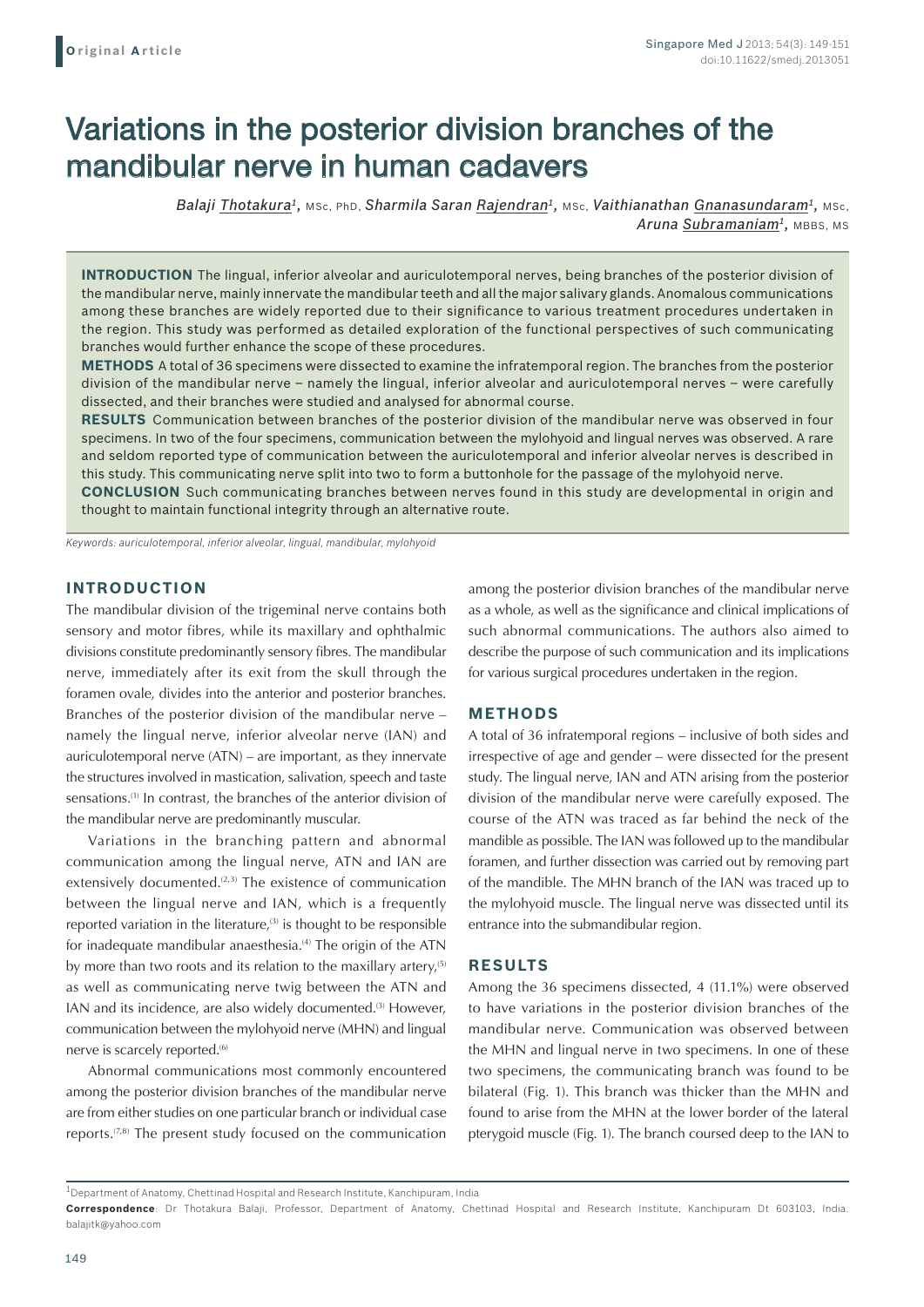

**Fig. 1** Lateral views of the (a) left and (b) right infratemporal regions show a communicating branch (marked \*) between the mylohoid and lingual nerves on both sides. The inferior alveolar nerve follows a normal course. An unusually thick branch of the buccal nerve, as well as branches to the mylohyoid and digastric muscles (arrows), is also seen on the right side. BN: buccal nerve; IAN: inferior alveolar nerve; LN: lingual nerve; MA: maxillary artery; MHN: mylohoid nerve

join the lingual nerve prior to its entrance into the submandibular region. Beyond the level of this communication, the course of the MHN was normal and supplied branches to the mylohyoid muscle and anterior belly of the digastric muscle (Fig. 1a). In the second specimen, a thin branch was found to connect the MHN and lingual nerve in the right infratemporal region.

Communication between the ATN and IAN was observed in the left infratemporal region of a third specimen. A branch from the trunk of the ATN was found to have descended anteriorly to join the posterior border of the IAN at an acute angle in this specimen (Fig. 2). Interestingly, this communicating branch, prior to its termination into the IAN, split into two to form a buttonhole communicating nerve loop for the passage of the MHN soon after the latter's origination from the IAN. The MHN passed though this communicating nerve loop (Fig. 2). The further courses of the IAN, ATN and MHN were found to be normal.

In the right infratemporal fossa of a fourth specimen, two communicating branches from the lower root of the ATN descended to join the IAN (Fig. 3). Even though the ATN originated



**Fig. 2** Lateral view of the left infratemporal region shows communicating branch (marked  $*$ ) extending between the auriculotemporal nerve and inferior alveolar nerve. The mylohyoid nerve is posterior to the inferior alveolar nerve, while the lingual nerve is anterior to it. Inset shows a closer view of the mylohyoid nerve passing through the communicating loop (arrowheads) formed by the communicating branch (marked \*) between the auriculotemporal and inferior alveolar nerves. ATN: auriculotemporal nerve; IAN: inferior alveolar nerve; LN: lingual nerve; MA: maxillary artery; MHN: mylohoid nerve



**Fig. 3** Lateral view of the right infratemporal region shows two communicating branches (marked \*) connecting the inferior root of the auriculotemporal nerve (arrowhead) with the inferior alveolar nerve. The middle meningeal artery from the maxillary artery lies lateral to the auriculotemporal nerve. The lingual nerve is anterior to the inferior alveolar nerve, and the chorda tympani nerve (arrow) joins the lingual nerve at an acute angle. ATN: auriculotemporal nerve; IAN: inferior alveolar nerve; LN: lingual nerve; MA: maxillary artery; MMA: middle meningeal artery

from two roots, it failed to form a buttonhole for the passage of the middle meningeal artery in this specimen (Fig. 3). Instead, the middle meningeal artery was found to be present lateral to the ATN. No other abnormalities were observed in the course of the lingual nerve, IAN and ATN.

## **DISCUSSION**

Being the sole motor branch of the posterior division of the mandibular nerve, the MHN supplies the mylohyoid muscle and the anterior belly of the digastric muscle. The amount of literature on communication between the MHN and lingual nerve is minimal.<sup>(6)</sup> The proximity of the lingual nerve to the third molar